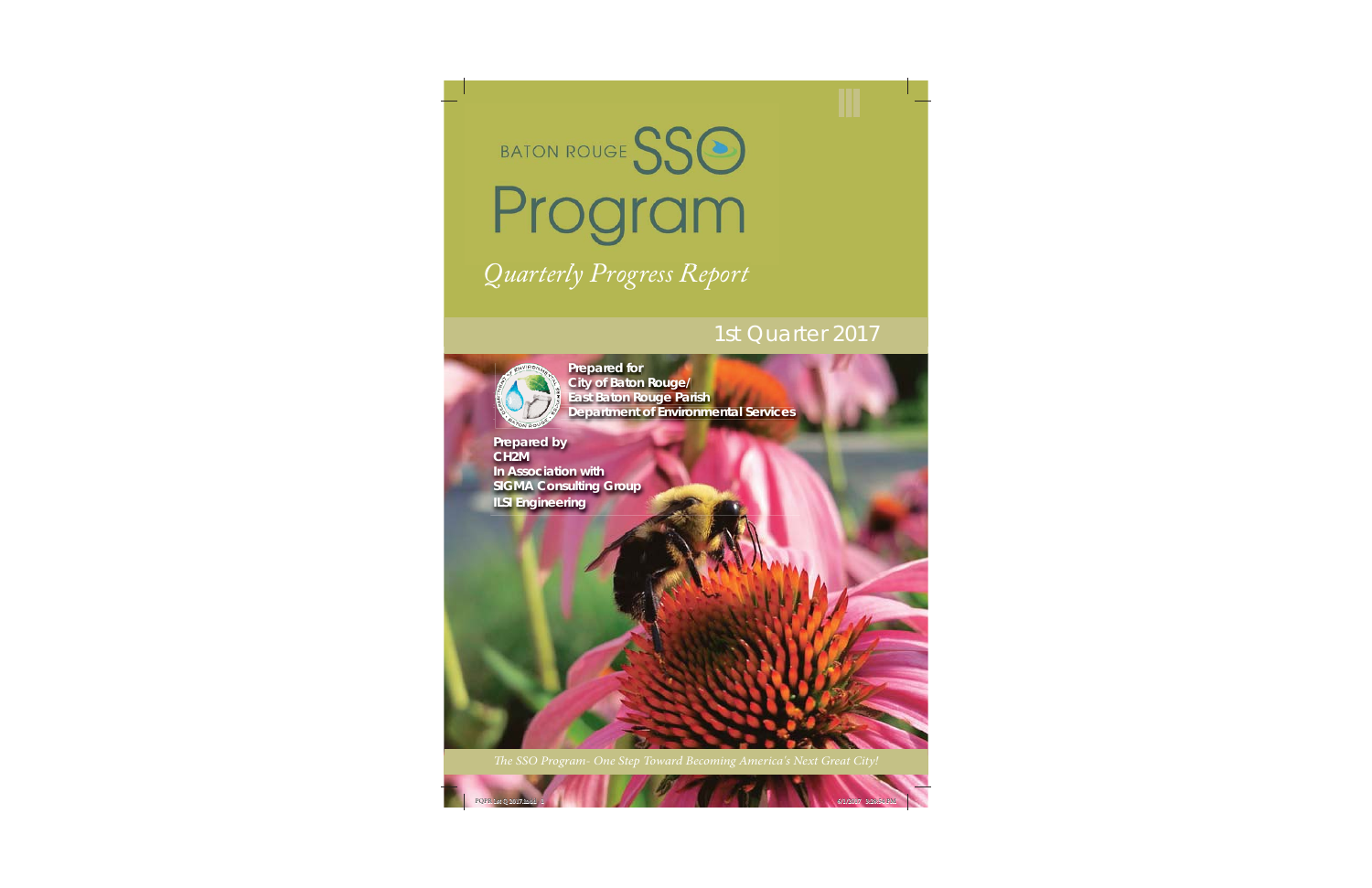

#### Sewer Systems Dos and Don'ts **Keeping Baton Rouge's sewer system healthy**

Sewer systems are an important part of every community-without them, raw sewage would be in the streets, our rivers and lakes would be polluted, and citizens and animals would be exposed to wastes that could lead to severe illness and even death.

So how can the sewer system be kept in good working order?

First, always be careful what you put down drains-over time, these items can block sewer lines, causing raw sewage to back-up into homes and businesses, streets, and waterways. Fixing these clogs can be very expensive.

Use a trash can, compost, or recycle bin to dispose of waste. Nothing but water used in day to day activities, such as dishwashers, restrooms, sinks, etc. should go down the drain. Do not flush "flushable" wipes which do not disintegrate quickly down the drain and into the sewer system. These simple measures will help us maintain a healthy sewer system.

Did you know these items should not be sent down drains?

- Dirty diapers
- Plastics
- Paper napkins
- Hair
- Medicine
- "Flushable" wipes- they ARE NOT flushable!
- Grease
- Band-aids
- Chewing gum
- Q-tips
- Ice cream
- Deceased pets

Do your part in keeping our sewer system healthy!

Call 225.588.5678 with any construction related questions.

#### **Completed Projects**

83 Program projects have been completed for a construction value of nearly \$1B, reducing SSOs across the City/Parish. The map below shows completed projects in blue and remaining project work in red. The remaining work will result in a functional reduction of SSOs as the projects reach completion.

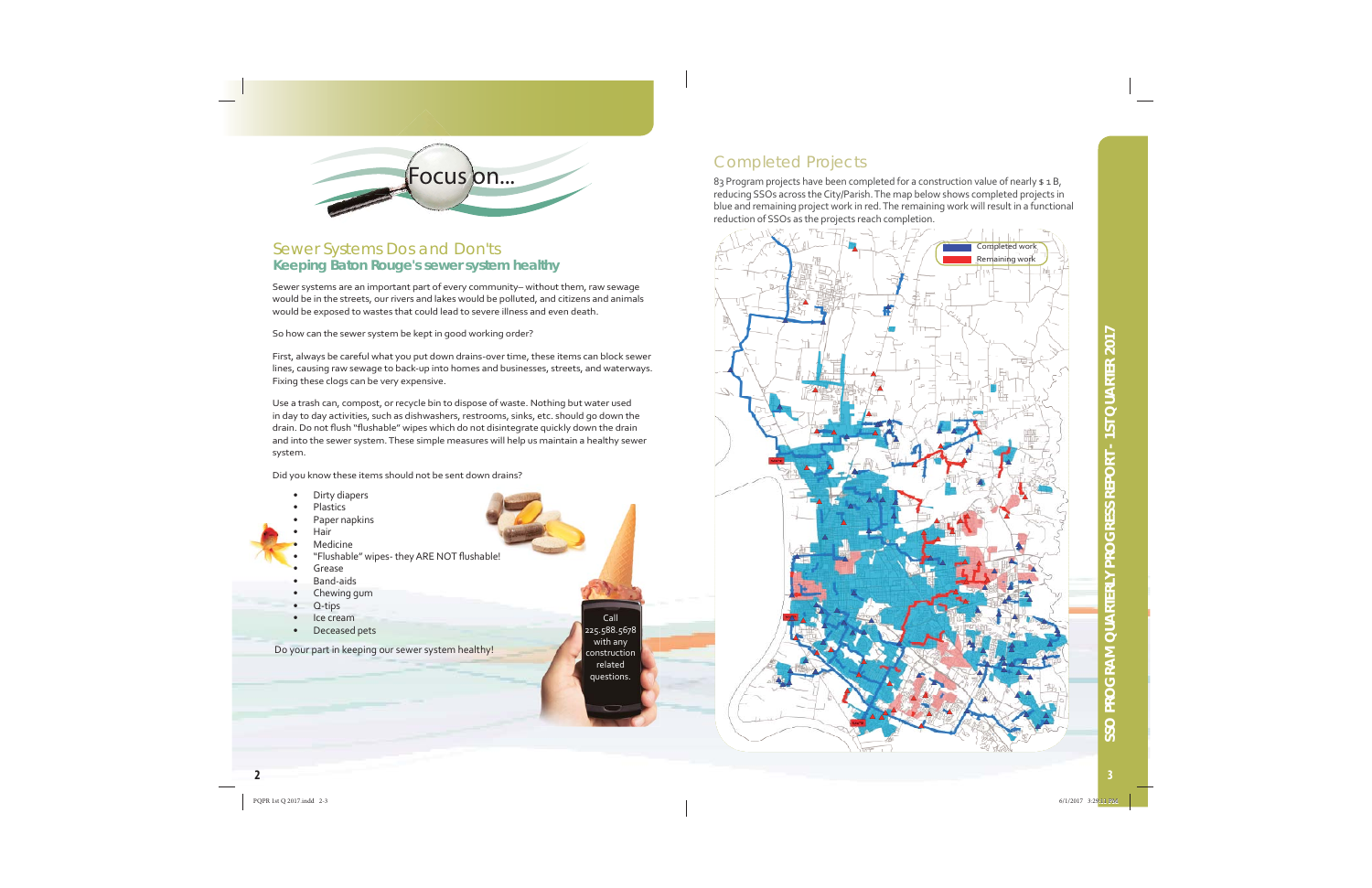## PROJECTS UNDER CONSTRUCTION

| #              | <b>Name</b>                                                       | <b>Type</b>        | DES#                             | Design<br>Consultant                      | Construction<br>Contractor | <b>Total Construction</b><br>Contract | <b>Functionally</b><br>Complete |
|----------------|-------------------------------------------------------------------|--------------------|----------------------------------|-------------------------------------------|----------------------------|---------------------------------------|---------------------------------|
| $\mathbf{1}$   | Highland Rd SAU (Grp B)                                           | Capacity           | 11-FM-MS-004B                    | Evans Graves                              | Hemphill                   | \$8,000,945                           | 4/1/2017                        |
| $\overline{2}$ | MPS-Burbank Dr-Siegen Ln                                          | Capacity           | 11-PS-MS-0026                    | Hartman Engineering                       | Hemphill                   | \$7,666,468                           | 4/5/2017                        |
| 3              | East Blvd-Government St Area Rehab                                | Rehab              | 12-AR-MS-0041                    | Rehab Program Team                        | Wharton-Smith, Inc.        | \$4,325,044                           | 4/30/2017                       |
| $\overline{4}$ | MPS-Highland Rd-Kenilworth Pkwy                                   | Capacity           | 10-PS-MS-0009                    | <b>AECOM</b>                              | Wharton-Smith, Inc.        | \$21,083,185                          | 4/30/2017                       |
| 5              | Flannery Rd-Florida Blvd Area Rehab (Ph 1)                        | Rehab              | 14-AR-MS-0033                    | Rehab Program Team                        | Grady Crawford             | \$4,674,811                           | 4/30/2017                       |
| 6              | O'Neal Ln PS Improvements (Grp B)                                 | Capacity           | 10-PS-MS-0051                    | URS Corp.                                 | Hemphill                   | \$14,965,713                          | 5/1/2017                        |
|                | O'Neal Ln PS Improvements (Grp A)                                 | Capacity           | 10-PS-MS-0050                    | <b>MWH</b>                                | Grady Crawford             | \$15,345,271                          | 5/1/2017                        |
| 8              | Siegen Ln-I-10 Area Rehab                                         | Rehab              | 13-AR-MS-0033                    | Rehab Program Team                        | Allen & LeBlanc            | \$4,607,113                           | 5/1/2017                        |
| 9              | South Blvd-St Joseph St-Ph B                                      | Capacity           | 08-GS-ST-018B &<br>09-GS-UF-008B | Hartman Engineering<br>Shread-Kuyrkendall | JB James                   | \$9,756,702                           | 5/15/2017                       |
| 10             | Standby Generator Installations for Sewer Lift<br><b>Stations</b> | Master Plan        | 09-PS-BD-0037                    | N/A                                       | Grady Crawford             | \$8,605,526                           | 6/30/2017                       |
| 11             | Oak Villa Blvd-Monterrey Blvd SAU                                 | Capacity           | 11-FM-MS-0025                    | PEC                                       | Command Const.             | \$5,166,750                           | 8/9/2017                        |
| 12             | Airline Hwy Pipeline Ph A                                         | Capacity           | 10-GS-MS-007A                    | ABMB Eng.                                 | Grady Crawford             | \$26,774,105                          | 12/12/2017                      |
| 13             | Sherwood Forest Blvd-Goodwood Blvd SAU                            | Capacity           | 11-FM-MS-0005                    | Forte & Tablada                           | <b>Boone Services</b>      | \$10,586,000                          | 12/23/2017                      |
| 14             | Airline Hwy Pipeline Ph B                                         | Capacity           | 10-GS-MS-007B                    | ABMB Eng.                                 | Eutaw Const. Co.           | \$13,966,099                          | 3/12/2018                       |
| 15             | Hooper Rd PS Improvements                                         | Capacity           | 10-PS-MS-0048                    | Stanley                                   | Wharton-Smith, Inc.        | \$12,957,610                          | 3/25/2018                       |
| 16             | Lovett Rd-Greenwell Springs Rd SAU                                | Capacity           | 10-FM-MS-0049                    | SJB/Owen & White                          | Grady Crawford             | \$13,755,721                          | 5/1/2018                        |
| 17             | Joor Rd-Greenwell Springs Rd SAU                                  | Capacity           | 11-FM-MS-0023                    | TRC Engineers /<br>Digital Eng. & Imaging | Grady Crawford             | \$6,306,801                           | 5/1/2018                        |
| 18             | MPS-Hwy 61-Plank Rd                                               | Capacity           | 11-PS-MS-0035                    | <b>GEC</b>                                | Wharton-Smith, Inc.        | \$4,791,000                           | 5/8/2018                        |
| 19             | NWWTP Odor Control & Sodium Hypochlorite                          | Master Plan        | 13-TP-MS-045A                    |                                           | M R Pittman                | \$9,990,000                           | 5/8/2018                        |
| 20             | <b>NWWTP Sustainability Improvements</b>                          | Master Plan        | 13-TP-MS-0045                    |                                           | Wharton-Smith, Inc.        | \$4,568,300                           | 5/13/2018                       |
| 21             | Flannery Rd-Florida Blvd Area Rehab (Ph 2)                        | Rehab              | 14-AR-MS-0034                    | Rehab Program Team                        | Allen & LeBlanc            | \$4,568,300                           | 6/26/2018                       |
| 22             | MPS-Prescott Rd-Greenwell Springs Rd                              | Capacity           | 11-PS-MS-0034                    | <b>MWH</b>                                | McInnis Bros. Const.       | \$7,415,338                           | 7/11/2018                       |
| 23             | Florida Blvd PS Improvements                                      | Capacity           | 11-PS-MS-0003                    | Brown & Caldwell                          | Wharton-Smith, Inc.        | \$19,497,000                          | 7/26/2018                       |
| 24             | <b>SCADA Master Plan</b>                                          | <b>Master Plan</b> | 12-PS-MS-0021                    | Prog. Mgmt Team                           | Tesco Controls, Inc.       | \$17,160,877                          | 12/31/2018                      |
| 25             | <b>INWWTP General Electrical Rehab</b>                            | <b>Master Plan</b> | 13-TP-MS-045B                    | <b>CDM Smith</b>                          | E. P. Breaux               | \$10,000,000                          | 1/11/2019                       |
|                | 25 Total Projects Under Construction                              |                    |                                  |                                           |                            | \$266,534,679                         |                                 |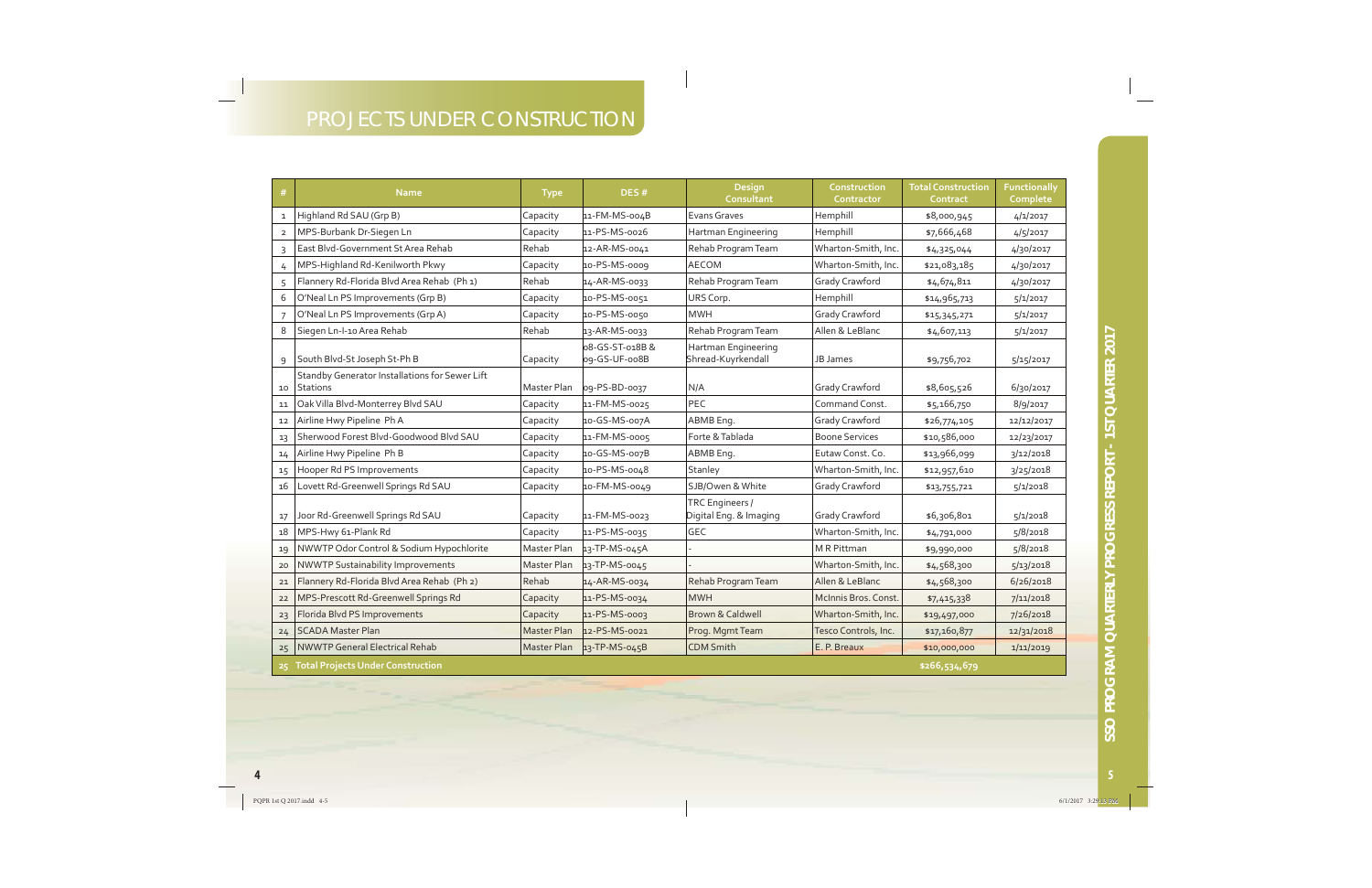## PROJECTS IN DESIGN

| <b>Name</b>                                 | Type        | DES#          | <b>Design</b><br>Consultant | <b>Total Construction Contract</b><br>Amount | <b>Advertise for</b><br><b>Bids</b> | <b>Functionally</b><br>Complete |
|---------------------------------------------|-------------|---------------|-----------------------------|----------------------------------------------|-------------------------------------|---------------------------------|
| 1   N 38th St - Gus Young Ave Area Rehab    | Rehab       | 14-AR-MS-0035 | Rehab Program Team          | \$3,300,000                                  | 3/31/2017                           | 6/30/2018                       |
| 4   NWWTP Pretreatment & Grit Removal Rehab | Master Plan | 13-TP-MS-045D | CDM Smith                   | \$5,000,000                                  | 4/14/2017                           | 11/21/2018                      |
| NWWTP Plantwide & Master SCADA              | Master Plan | 13-TP-MS-045C | CDM Smith                   | \$4,000,000                                  | 4/28/2017                           | 6/8/2018                        |
| 2 NWWTP Master Plan Landscape Buffer Area   | Master Plan | 13-TP-MS-0001 | Eduardo Jenkins             | \$600,000                                    | 5/5/2017                            | 4/6/2018                        |
| NWWTP Standby Generator                     | Master Plan | 13-TP-MS-045E | CDM Smith                   | \$4,000,000                                  | 6/16/2017                           | 4/28/2018                       |
| <b>Environmental Services Facility</b>      | Master Plan | og-PS-UF-oogA | CDM Smith                   | \$12,000,000                                 | 8/1/2017                            | 9/6/2018                        |
| 6   CWWTP Decommissioning                   | Master Plan | 14-TP-MS-0016 |                             | \$2,000,000                                  | 11/1/2017                           |                                 |
| Total Projects in Design                    |             |               |                             | \$30,900,000                                 |                                     |                                 |